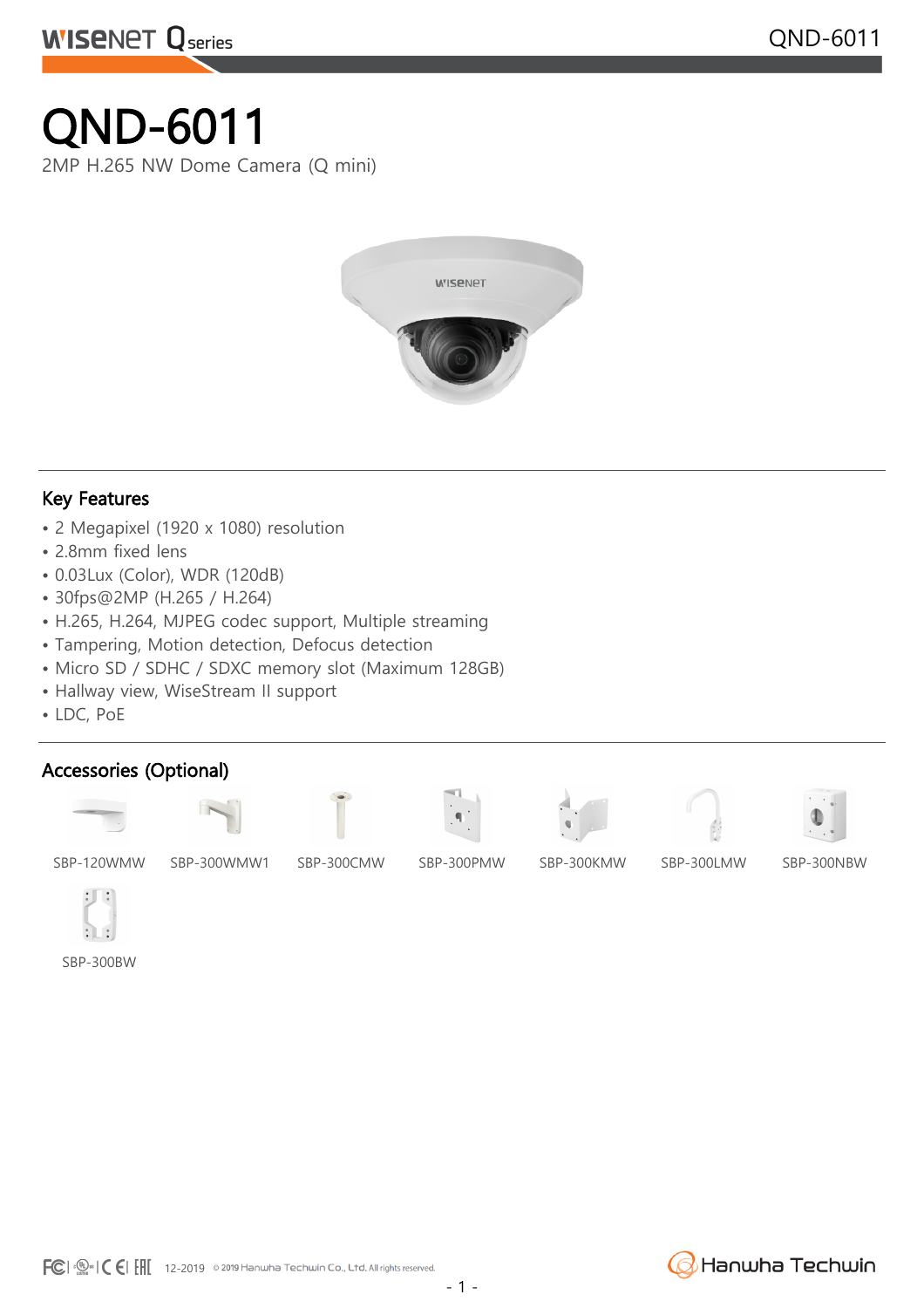#### Video

| 1920x1080, 1280x960, 1280x720, 800x600, 800x448, 720x576, 720x480, 640x480, |
|-----------------------------------------------------------------------------|
|                                                                             |
|                                                                             |
|                                                                             |
|                                                                             |
|                                                                             |
|                                                                             |

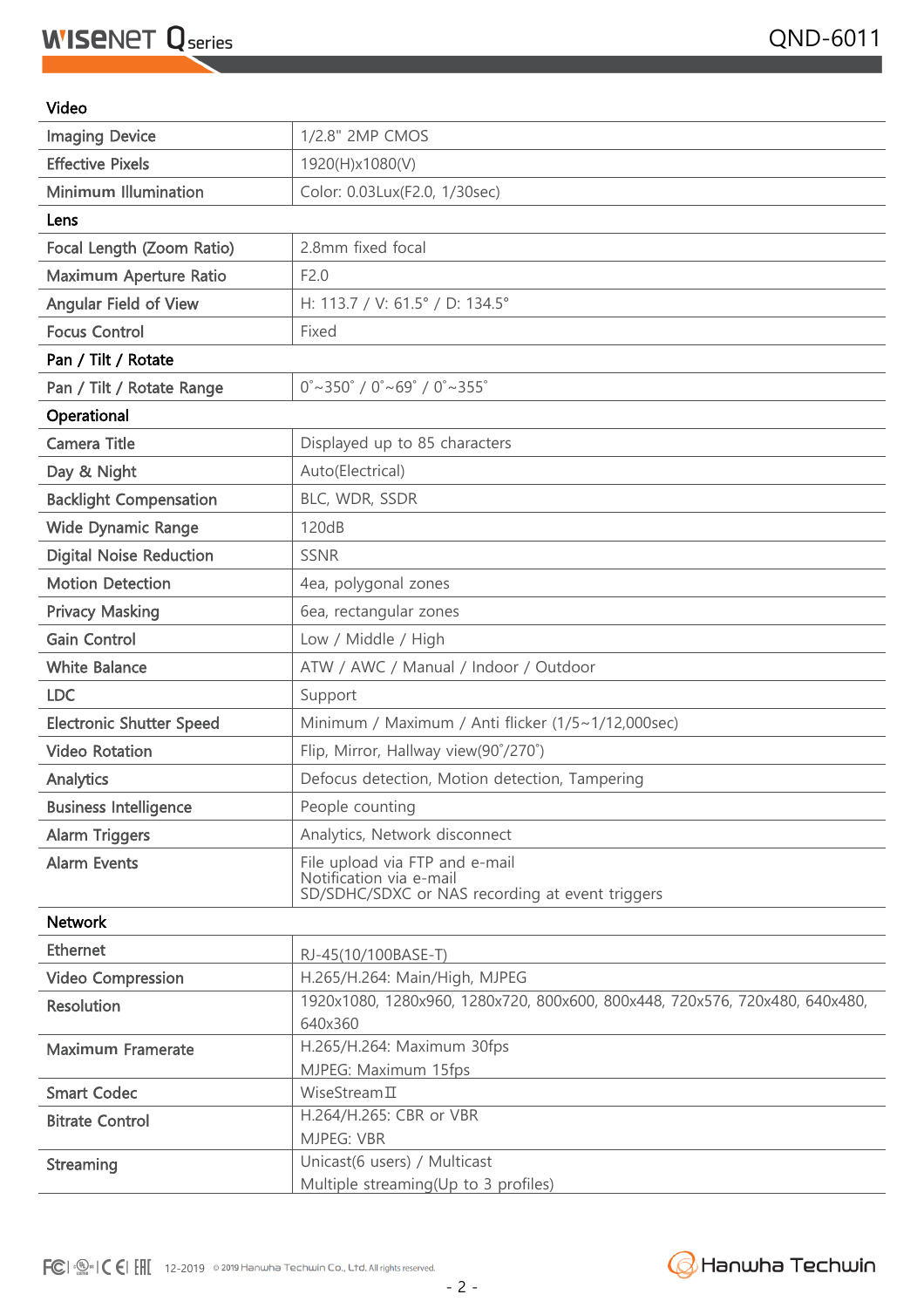## **WISENET Q** series

| Protocol                                    | IPv4, IPv6, TCP/IP, UDP/IP, RTP(UDP), RTP(TCP), RTCP, RTSP, NTP, HTTP, HTTPS,<br>SSL/TLS, DHCP, FTP, SMTP, ICMP, IGMP, SNMPv1/v2c/v3(MIB-2), ARP, DNS,<br>DDNS, QoS, UPnP, Bonjour, LLDP                                        |
|---------------------------------------------|---------------------------------------------------------------------------------------------------------------------------------------------------------------------------------------------------------------------------------|
| Security                                    | HTTPS(SSL) Login Authentication<br>Digest Login Authentication<br>IP Address Filtering<br>User access log<br>802.1X Authentication(EAP-TLS, EAP-LEAP)                                                                           |
| <b>Edge Storage</b>                         | Micro SD/SDHC/SDXC 1 slot, maximum 128GB                                                                                                                                                                                        |
| <b>Application Programming</b><br>Interface | ONVIF Profile S/G/T<br><b>SUNAPI(HTTP API)</b><br>Wisenet open platform                                                                                                                                                         |
| Web Viewer                                  | Supported OS: Windows 7, 8.1, 10, Mac OSx10.12, 10.13, 10.14<br>Recommended Browser: Google Chrome<br>Supported Browser: MS Internet Explorer 11, MS Edge, Mozilla Firefox (Windows<br>64-bit only), Apple Safari (Mac OSxonly) |
| Memory                                      | 512MB RAM, 256MB Flash                                                                                                                                                                                                          |
| Environmental                               |                                                                                                                                                                                                                                 |
|                                             |                                                                                                                                                                                                                                 |
| <b>Operating Temperature /</b><br>Humidity  | -10°C ~ +55°C(-14°F ~ +131°F) / Less than 90% RH                                                                                                                                                                                |
| <b>Storage Temperature / Humidity</b>       | -30°C ~ +60°C(-22°F ~ +140°F) / Less than 90% RH                                                                                                                                                                                |
| Certification                               | IP42, IK08                                                                                                                                                                                                                      |
| Electrical                                  |                                                                                                                                                                                                                                 |
| <b>Input Voltage</b>                        | PoE(IEEE802.3af, Class2)                                                                                                                                                                                                        |
| <b>Power Consumption</b>                    | PoE: Maximum 4.80W, typical 2.80W                                                                                                                                                                                               |
| Mechanical                                  |                                                                                                                                                                                                                                 |
| Color / Material                            | White / Plastic                                                                                                                                                                                                                 |
| <b>RAL Code</b>                             | <b>RAL9003</b>                                                                                                                                                                                                                  |
| Product dimensions / weight                 | Ø99.0x56.0mm(Ø3.9x2.2"), 145q(0.32 lb)                                                                                                                                                                                          |

• The lastest product information / specification can be found at hanwhasecurity.com

• Design and specifications are subject to change without notice.

• Wisenet is the proprietary brand of Hanwha Techwin, formerly known as Samsung Techwin.